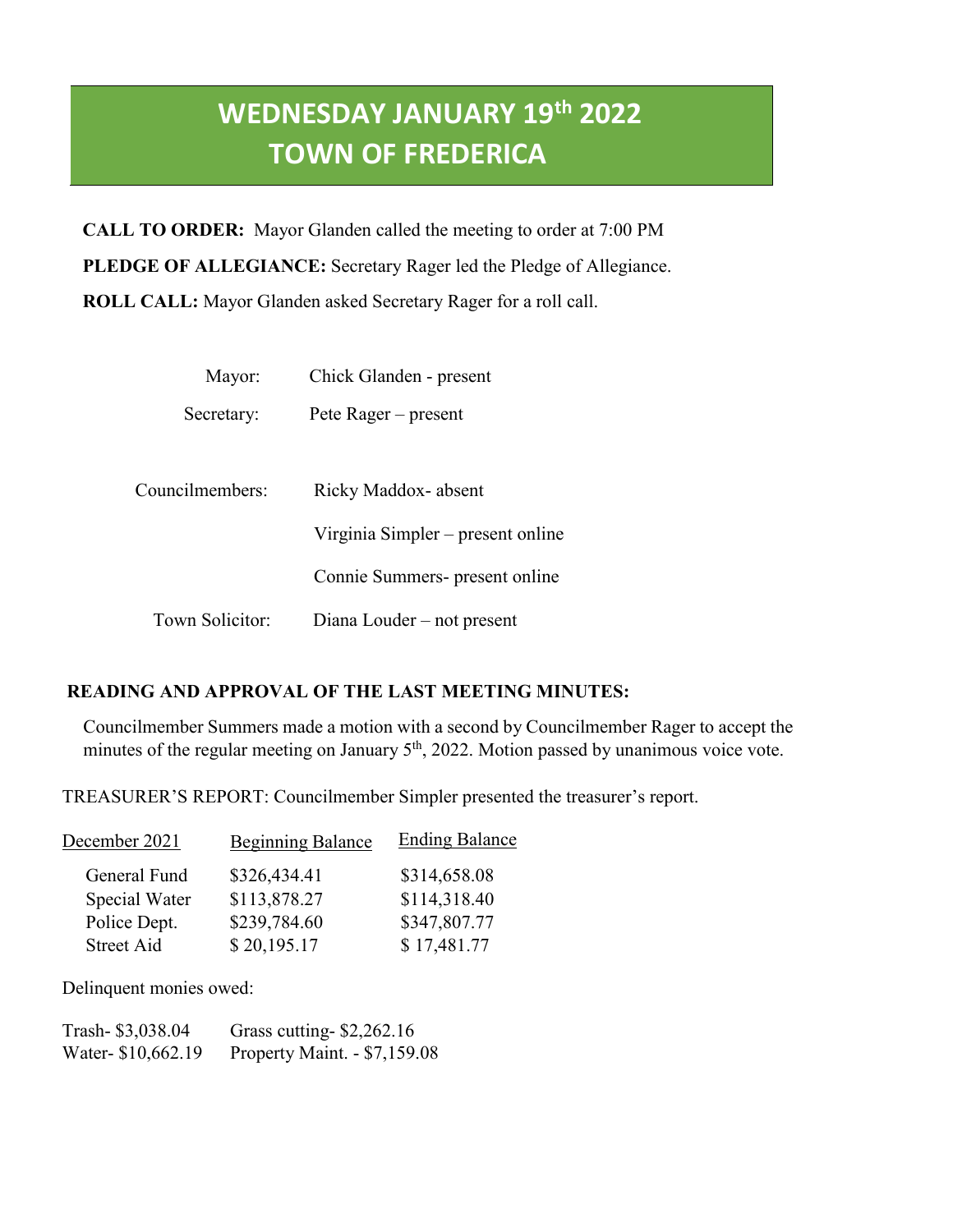Fines- \$379.60 Other Fees- \$441.78 Vacant building fines- \$0.00 Court Costs- \$1,092.85

Property Taxes- \$14,365.10 Rental Property License- \$36,625.00

Total monies owed to the Town: \$ 76,025.80

Councilmember Summers made a motion with a second by Councilmember Rager to accept the Treasurer's report. Motion passed by unanimous voice vote.

### **WATER DEPT. / TREASURER'S / POLICE / CODE ENF. REPORT:**

**WATER / CODE DEPT:** No report, Mayor Glanden did report that the water main project was progressing.

**PLANNING COMMISION:** Mandy Slody presented the following permits:

3 & 5 Market St- Terrenna Brown and David Ryall to adjust property lines so

both properties so that they could be sold. Realtor Eric Buckson explained

the need to adjust the property lines and asked if there were any questions.

Councilmember Rager asked if both of the property owners were current

with the Town. It was determined that Ms. Brown was not.

A motion was made by Councilmember Rager and seconded by Councilmember Simpler to approve the permit after Ms. Brown was current with Town fees. Motion passed by unanimous voice vote.

#### **NEW BUSINESS:**

 **Ordinance 22-01 Chapter 200 –Fire Prevention and Protection:** Councilmember Rager read the synopsis and made a motion with a second by Councilmember Simpler to approve the first reading of Ordinance 22-01 chapter 200. Motion was passed by unanimous voice vote.

**ELECTION:** Mayor Glanden reported that the Election has been advertised as required and the deadline to turn in a letter of intent to run is January 28<sup>th</sup>.

**OLD BUSINESS:** None **OPEN FLOOR:** No comments and no one on Zoom at 7:17

#### **TOWN COUNCIL COMMENTS:**

Although Councilmember Maddox wasn't there Councilmember Rager thanked him for covering his duties while he was out.

Councilmember Summers hope to feel better and be able to return soon. Councilmember Simpler shared her feelings and also hoped to get back to some kind of normal someday.

#### **EXECUTIVE SESSION**: No executive session